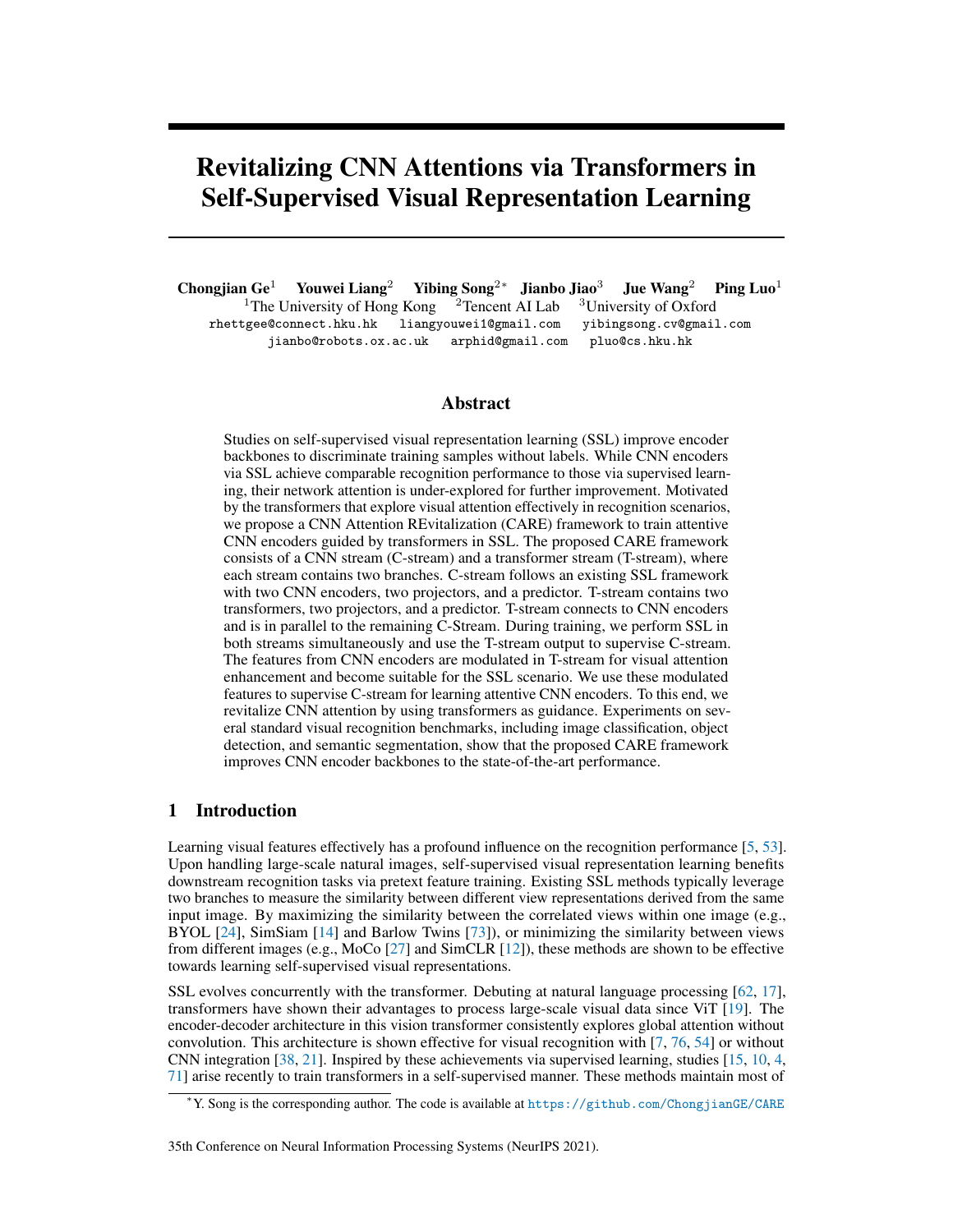<span id="page-1-0"></span>

Figure 1: SSL framework overview. The solid lines indicate network pipeline, and the dash lines indicate network updates. MoCo V3 [\[15\]](#page-10-6) explores visual attention by explicitly taking a vision transformer as encoder, while SimCLR [\[12\]](#page-10-2) and BYOL [\[24\]](#page-11-0) do not learn an attentive CNN encoder. Our CARE framework consists of a C-stream and a T-stream to explore visual attention in CNN encoders with transformer supervision. Note that only target CNN encoder  $(i.e., CNN<sub>1</sub>)$  is preserved after pre-training for downstream evaluation. We do not show projectors in (b) and (d) for simplicity.

the SSL pipeline (i.e., encoder, projector, and predictor) utilized for training CNN encoders. Without significant framework alteration, original SSL methods for CNN encoders can be adapted to train transformer encoders and achieve favorable performance.

The success of using transformer encoders indicates that visual attention benefits encoder backbones in SSL. On the other hand, in supervised learning, CNN attention is usually developed via network supervision [\[47\]](#page-12-2). However, we observe that existing SSL methods do not incorporate visual attention within CNN encoders. This motivates us to explore CNN attention in SSL. We expect CNN encoders to maintain similar visual attention to transformers for recognition performance improvement with lower computational complexity and less memory consumption.

In this paper, we propose a CNN Attention REvitalization framework (CARE) to make CNN encoder attentive via transformer guidance. Fig. [1](#page-1-0) (d) shows an intuitive illustration of CARE and compares it with other state-of-the-art SSL frameworks. There are two streams (i.e., C-stream and T-stream) in CARE where each stream contains two branches. C-stream is similar to existing SSL frameworks with two CNN encoders, two projectors, and one predictor. T-stream consists of two transformers, two projectors, and one predictor. T-stream takes CNN encoder features as input and improves feature attention via transformers. During the training process, we perform SSL in both streams simultaneously and use the T-stream output to supervise C-stream. The self-supervised learning in T-stream ensures attentive features produced by transformers are suitable for this SSL scenario. Meanwhile, we use the attention supervision on C-stream. This supervision enables both C-stream and T-stream to produce similar features. The feature representation of CNN encoders is improved by visual attention from transformers. As a result, the pre-trained CNN encoder produces attentive features, which benefits downstream recognition scenarios. Experiments on standard image classification, object detection, and semantic segmentation benchmarks show that the proposed CARE framework improves prevalent CNN encoder backbones to the state-of-the-art performance.

## 2 Related works

In the proposed CARE framework, we introduce transformers into self-supervised visual representation learning. In this section, we perform a literature survey on related works from the perspectives of visual representation learning as well as vision transformers.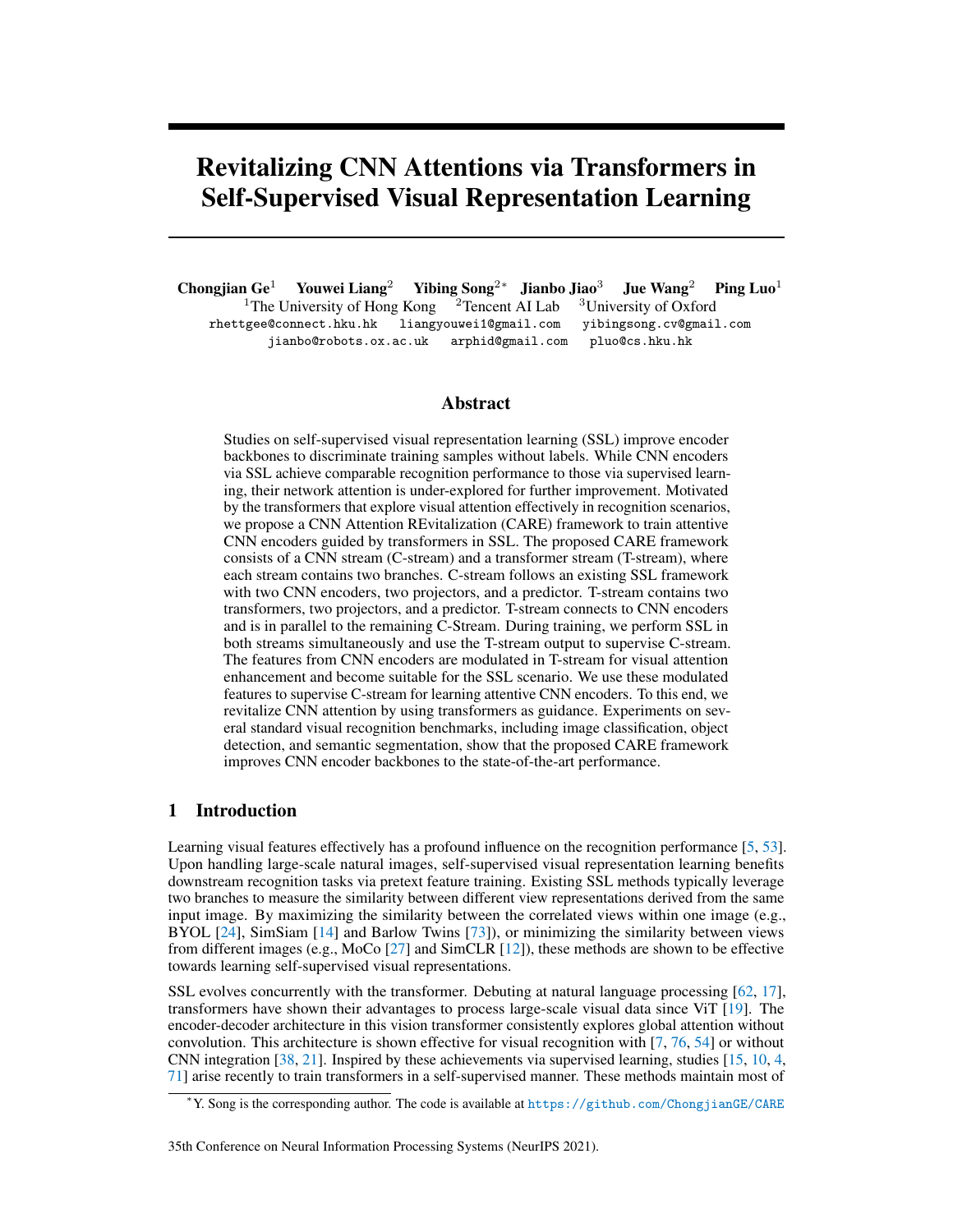#### 2.1 Visual representation learning

There is an increasing need to learn good feature representations with unlabeled images. The general feature representation benefits downstream visual recognition scenarios. Existing visual representation learning methods can be mainly categorized as generative and discriminative methods. The generative methods typically use an auto-encoder for image reconstruction [\[63,](#page-13-4) [49\]](#page-12-3), or model data and representation in a joint embedding space [\[18,](#page-10-9) [6\]](#page-10-10). The generative methods focus on image pixel-level details and are computationally intensive. Besides, further adaption is still required for downstream visual recognition scenarios.

The discriminative methods formulate visual representation learning as sample comparisons. Recently, contrastive learning is heavily investigated since its efficiency and superior performance. By creating different views from images, SSL obtains positive and negative sample pairs to constitute the learning process. Examples include memory bank [\[70\]](#page-13-5), multi-view coding [\[58,](#page-12-4) [61\]](#page-13-6), predictive coding [\[30,](#page-11-4) [60\]](#page-12-5), pretext invariance [\[42\]](#page-12-6), knowledge distillation [\[22,](#page-11-5) [10\]](#page-10-7) and information maximization [\[32\]](#page-11-6). While negative pairs are introduced in MoCo [\[27\]](#page-11-1) and SimCLR [\[12\]](#page-10-2), studies (e.g., BYOL [\[24\]](#page-11-0) and SimSiam  $[14]$ ) show that using only positive pairs are effective. Also, clustering methods  $[8, 9]$  $[8, 9]$  $[8, 9]$ construct clusters for representation learning. The negative pairs are not introduced in these methods. Besides these discriminative methods focusing on image data, there are similar methods learning representations from either video data  $[66, 26, 33, 67, 45, 65, 64]$  $[66, 26, 33, 67, 45, 65, 64]$  $[66, 26, 33, 67, 45, 65, 64]$  $[66, 26, 33, 67, 45, 65, 64]$  $[66, 26, 33, 67, 45, 65, 64]$  $[66, 26, 33, 67, 45, 65, 64]$  $[66, 26, 33, 67, 45, 65, 64]$  $[66, 26, 33, 67, 45, 65, 64]$  $[66, 26, 33, 67, 45, 65, 64]$  $[66, 26, 33, 67, 45, 65, 64]$  $[66, 26, 33, 67, 45, 65, 64]$  $[66, 26, 33, 67, 45, 65, 64]$  $[66, 26, 33, 67, 45, 65, 64]$  or multi-modality data  $[1, 2, 3]$  $[1, 2, 3]$  $[1, 2, 3]$  $[1, 2, 3]$  $[1, 2, 3]$ . Different from these SSL methods, we use the transformer architectures to improve CNN encoders attention.

## 2.2 Vision transformers

Transformer is proposed in [\[62\]](#page-13-1) where self-attention is shown effective for natural language processing. BERT [\[17\]](#page-10-3) further boosts its performance via self-supervised training. The sequential modeling of transformer has activated a wide range of researches in natural language processing [\[57\]](#page-12-8), speech processing [\[56\]](#page-12-9), and computer vision [\[25\]](#page-11-9). In this section, we only survey transformer-related works from the computer vision perspective.

There are heavy researches on transformers in both visual recognition and generation. ViT [\[19\]](#page-10-4) has shown that CNN is not a must in image classification. DETR [\[7\]](#page-10-5), Deformable DETR [\[78\]](#page-13-11) and RelationNet++ [\[16\]](#page-10-16) indicate that transformers are able to detect objects with high precisions. SETR [\[76\]](#page-13-2) brings transformers into semantic segmentation while VisTR [\[69\]](#page-13-12) has shown transformers are able to perform video object segmentation. TrackFormer [\[40\]](#page-12-10) introduces transformers into multiple object tracking. A general form of transformer is formulated in NLM [\[68\]](#page-13-13) for video classification. Furthermore, transformers have been show effective in image generation [\[46\]](#page-12-11) and image processing [\[11\]](#page-10-17) scenarios. Examples include image super-resolution [\[72\]](#page-13-14), video inpainting [\[74\]](#page-13-15), and video captioning [\[77\]](#page-13-16). There are several emerging studies [\[15,](#page-10-6) [10,](#page-10-7) [4,](#page-10-8) [71\]](#page-13-3) on how to use selfsupervised learning to improve a transformer backbone. The learning paradigm for CNN encoders is adapted to the transformer without significant alteration. Different from existing methods that focus on learning a transformer encoder backbone with supervised or self-supervised learning. We explore how to use the transformers as guidance to enhance CNN visual attention. The pretrained CNN encoder benefits downstream recognition scenarios.

## 3 Proposed method

Our CARE framework consists of C-stream and T-stream. Fig. [2](#page-3-0) shows an overview of the pipeline. We first illustrate the detailed structure of these streams. Then, we illustrate the network training process. The CNN encoder features are visualized as well for attention display.

## <span id="page-2-0"></span>3.1 CNN-stream (C-stream)

Our C-stream is similar to the existing SSL framework [\[24\]](#page-11-0) where there are two CNN encoders, two projectors, and one predictor. The structures of the two encoders are the same, and the structures of the two projectors are the same. Given a training image  $x$ , we process it with a set of random augmentations to create two *different* augmented views. We feed these two views to C-stream and obtain corresponding outputs  $f_1(x)$  and  $f_2(x)$ , respectively. Then, we compute a loss  $\mathcal{L}_c$  to penalize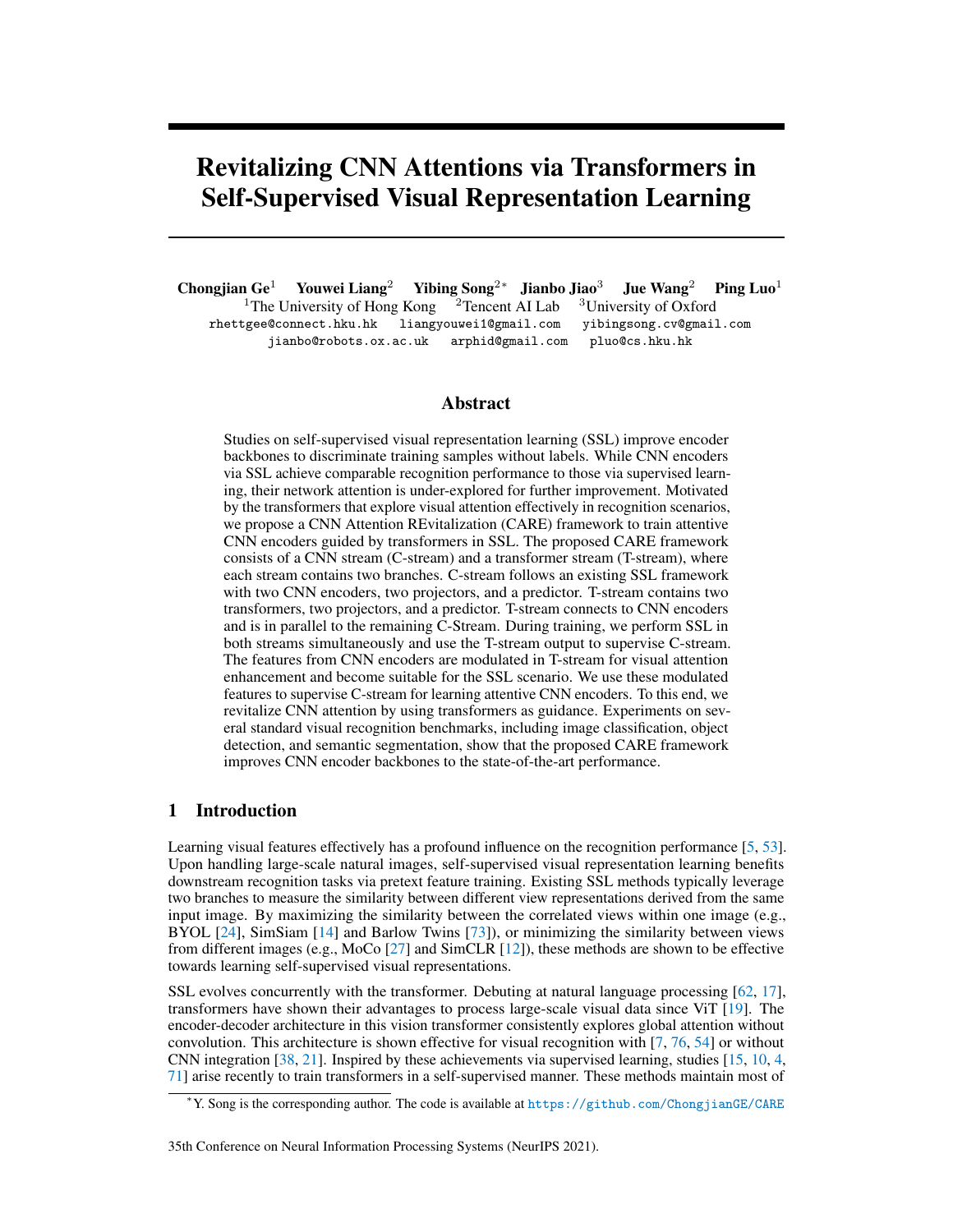<span id="page-3-0"></span>

Figure 2: The pipeline of CARE. It consists of C-stream and T-stream. C-stream is similar to the existing SSL framework, and we involve transformers in T-stream. During training, we perform SSL in each stream (i.e.,  $\mathcal{L}_c$  and  $\mathcal{L}_t$ ), and use T-stream outputs to supervise C-stream (i.e.,  $\mathcal{L}_{att}$ ). The CNN encoder becomes attentive via T-stream attention supervision.

<span id="page-3-1"></span>

Figure 3: Transformer framework. The architectures of the two transformers in T-stream are the same. Each transformer consists of  $n$  attention blocks. We show one attention block on the left, where the detailed structure of one self-attention layer is shown on the right.

the dissimilarity of the outputs. This loss term is the mean squared error of the normalized feature vectors and can be written as what follows:

$$
\mathcal{L}_c = 2 - 2 \cdot \frac{\langle f_1(x), f_2(x) \rangle}{\|f_1(x)\|_2 \cdot \|f_2(x)\|_2} \tag{1}
$$

where  $\|\cdot\|_2$  is the  $\ell_2$  normalization, and the  $\langle \cdot \rangle$  is the dot product operation. As the inputs of C-stream are from one image, the outputs of C-stream are supposed to become similar during the training process.

#### 3.2 Transformer-stream (T-stream)

The T-stream takes the output feature maps of the CNN encoders as its inputs, which are set in parallel to the C-stream. It consists of two transformers, two projectors, and one predictor. The structures of the projectors and the predictor are the same as those in the C-stream. The structures of two transformers share the same architecture, which consists of  $n$  consecutive attention blocks where each block contains two Multilayer Perception (MLP) layers with one multi-head self-attention (MHSA) layer in between. We mainly follow the design of [\[54\]](#page-12-1) to construct the attention block in transformer as shown in Fig. [3.](#page-3-1) The input feature map (denoted as  $s$ ) of an attention block is first processed by the a MLP layer for dimension mapping, and then passes the self-attention layer and finally the another MLP layer. MHSA consists of multiple attention heads that process the input features in parallel. In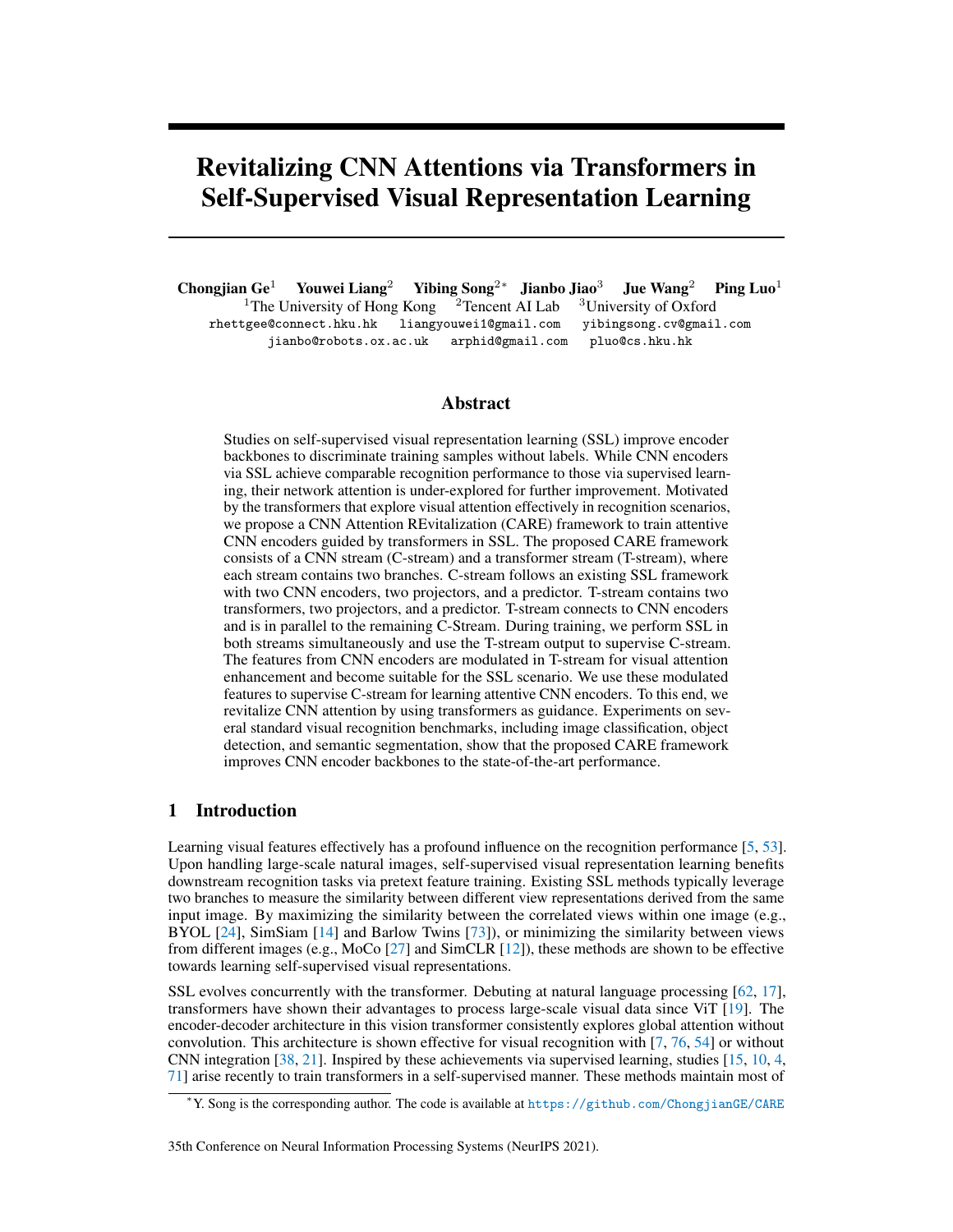one attention head, as illustrated on the right of Fig. [3,](#page-3-1) the input feature map is mapped to the query feature (q), the key feature (k), and the value feature (k) via 3 different MLP layers  $w_q, w_k$ , and  $w_v$ , respectively. As detailed in Eq. [\(2\)](#page-4-0), the query q and key k are multiplied to form the content-based attention, and q and the position encoding  $p$  are multiplied to form the position-based attention.

<span id="page-4-0"></span>
$$
Attention(q, k, v) = softmax(\frac{qp^{T} + qk^{T}}{\sqrt{d_k}})v
$$
\n(2)

where  $d_k$  is the dimension of the query and the key. There are learnable parameters in the positional encoding module  $[46]$  to output p that follows the shape of s. In Eq. [\(2\)](#page-4-0), we perform matrix multiplication between q and  $p^T$ , q and  $k^T$ , and the softmax output and v by treating each pixel as a token [\[62\]](#page-13-1) (i.e., for a feature map with c channels and spatial dimension of  $h \times w$ , it forms  $h \cdot w$  c-dimensional tokens and thus obtains a matrix of size  $h \cdot w \times c$ ). Besides, we perform matrix addition between  $qp^T$  and  $qk^T$ . The output of the second MLP layer is added to the original input feature map s via a residual connection  $[29]$ , and finally passes a ReLU activation layer.

In T-stream, the outputs of the two transformers are feature maps with 2D dimensions, which are then average-pooled and sent to the projectors and the predictor. We denote the outputs of T-stream as  $f_3(x)$  and  $f_4(x)$ . Following the dissimilarity penalty in Sec. [3.1,](#page-2-0) we compute  $\mathcal{L}_t$  as follows:

$$
\mathcal{L}_t = 2 - 2 \cdot \frac{\langle f_3(x), f_4(x) \rangle}{\|f_3(x)\|_2 \cdot \|f_4(x)\|_2}.
$$
 (3)

Besides introducing SSL loss terms in both streams, we use the T-stream output to supervise the C-stream. This attention supervision loss term can be written as:

<span id="page-4-1"></span>
$$
\mathcal{L}_{\text{att}} = ||f_1(x) - f_3(x)||_2 + ||f_2(x) - f_4(x)||_2 \tag{4}
$$

where the C-stream outputs are required to resemble the T-stream outputs during the training process. Note that the network supervision in Eq. [4](#page-4-1) can not be simply considered as the knowledge distillation (KD) process. There are several differences from 3 perspectives: (1) The architecture design between ours and KD is different. In KD [\[31\]](#page-11-11), a large teacher network is trained to supervise a small student network. In contrast, the CNN backbones are shared by two similar networks in our method. The different modules are only transformers, lightweight projectors, and predictor heads. (2) The training paradigm is different. In KD, the teacher network is typically trained in advance before supervising the student network. In contrast, two branches of our method are trained together from scratch for mutual learning. (3) The loss function in KD is normally the cross-entropy loss while we adopt mean squared error. During KD, supervision losses are also computed between feature map levels. While our method only computes losses based on the network outputs.

## 3.3 Network training

The proposed CARE consists of two streams and the loss terms have been illustrated above. The final objective function for network training can be written as:

<span id="page-4-2"></span>
$$
\mathcal{L}_{\text{total}} = \mathcal{L}_c + \mathcal{L}_t + \lambda \cdot \mathcal{L}_{\text{att}} \tag{5}
$$

where  $\lambda$  is a constant value controlling the influence of the attention supervision loss. After computing  $\mathcal{L}_{total}$ , we perform back-propagation only on the upper branches of the C-stream and T-stream. Specifically in Fig. [2,](#page-3-0) the CNN encoder<sub>1</sub>, the projector<sub>1</sub>, and the predictor<sub>1</sub> are updated via the computed gradients in C-stream. Meanwhile, the Transformer<sub>1</sub>, the projector<sub>2</sub>, and the predictor<sub>2</sub> are updated via computed gradients in T-stream. Afterwards, we perform a moving average update [\[35,](#page-11-12) [24,](#page-11-0) [27\]](#page-11-1) on the momentum CNN encoder<sub>2</sub> based on the CNN encoder<sub>1</sub>, on the momentum projector<sub>1</sub> based on the projector<sub>1</sub>, on the momentum transformer<sub>1</sub> based on the transformer<sub>1</sub>, and on the momentum projector<sub>2</sub> based on the projector<sub>2</sub>. We only use positive samples when training the network. As analyzed in [\[24\]](#page-11-0), using momentum projectors and a predictor is shown important for self-supervised learning. These modules prevent CNN features from losing generalization abilities during the pretext training. Besides, we experimentally found that the momentum update is effective in preventing trivial solutions. In our network, we adopt a similar design in both streams to facilitate network training and obverse that using only positive samples does not cause model collapse. After pretext training, we only keep the CNN encoder<sub>1</sub> in CARE. This encoder is then utilized for downstream recognition scenarios.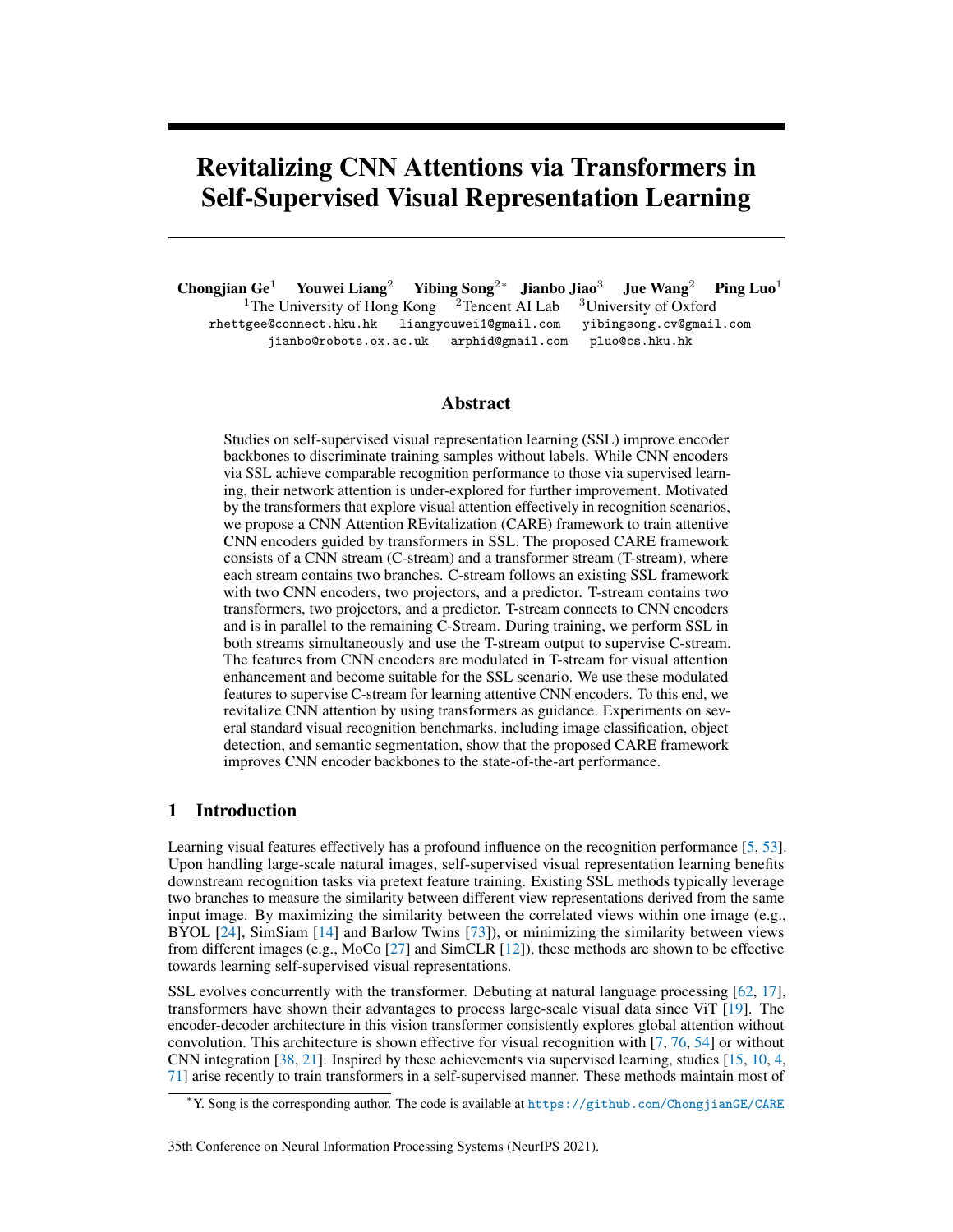<span id="page-5-0"></span>

Figure 4: Attention visualization of CNN encoders. We train two ResNet-50 encoders by using only C-stream and the whole CARE method, respectively. By taking the same image in (a) as inputs, the attention maps of these two encoders are shown in (b) and (c). The attention learned via CARE is more intense around the object regions shown in (c). In the attention visualization maps, pixels marked as red indicate the network pays more attention to the current regions.

## 3.4 Visualizations

Our CARE framework improves CNN encoder attention via transformer guidance. We show how encoders attend to the input objects by visualizing their attention maps. The ResNet-50 encoder backbone is used for visualization. We train this encoder for 200 epochs using only C-stream and the whole CARE framework, respectively. For input images, we use [\[51\]](#page-12-12) to visualize encoder responses. The visualization maps are scaled equally for comparison.

Fig. [4](#page-5-0) shows the visualization results. The input images are presented in (a), while the attention maps from the encoders trained with C-stream and CARE are shown in (b) and (c), respectively. Overall, the attention of the encoder trained with CARE is more intense than that with C-stream, which indicates that T-stream in CARE provides effective supervision for CNN encoders to learn to attend to object regions. The T-steam helps CNN encoders adaptively choose to focus on local regions or global regions. For example, when global information is needed for classification, the CNN encoder learned by CARE will pay more attention to the whole object, as in the last column in (c), rather than a limited region, as shown in (b). On the other hand, when local information is sufficient for classification, the CNN encoder learned via CARE will pay more intense attention to the specific regions (e.g., the animals' heads in (c) on the first and second columns). The attention maps shown in the visualization indicate that the CNN encoder becomes attentive on the object region via transformer guidance in our CARE framework.

# 4 Experiments

In this section, we perform experimental validation on our CARE method. First, we introduce implementation details. Then, we compare our CARE method to state-of-the-art SSL methods on standard benchmarks, including image classification, object detection, and semantic segmentation. Furthermore, we conduct ablation studies to analyze each component of the proposed CARE method.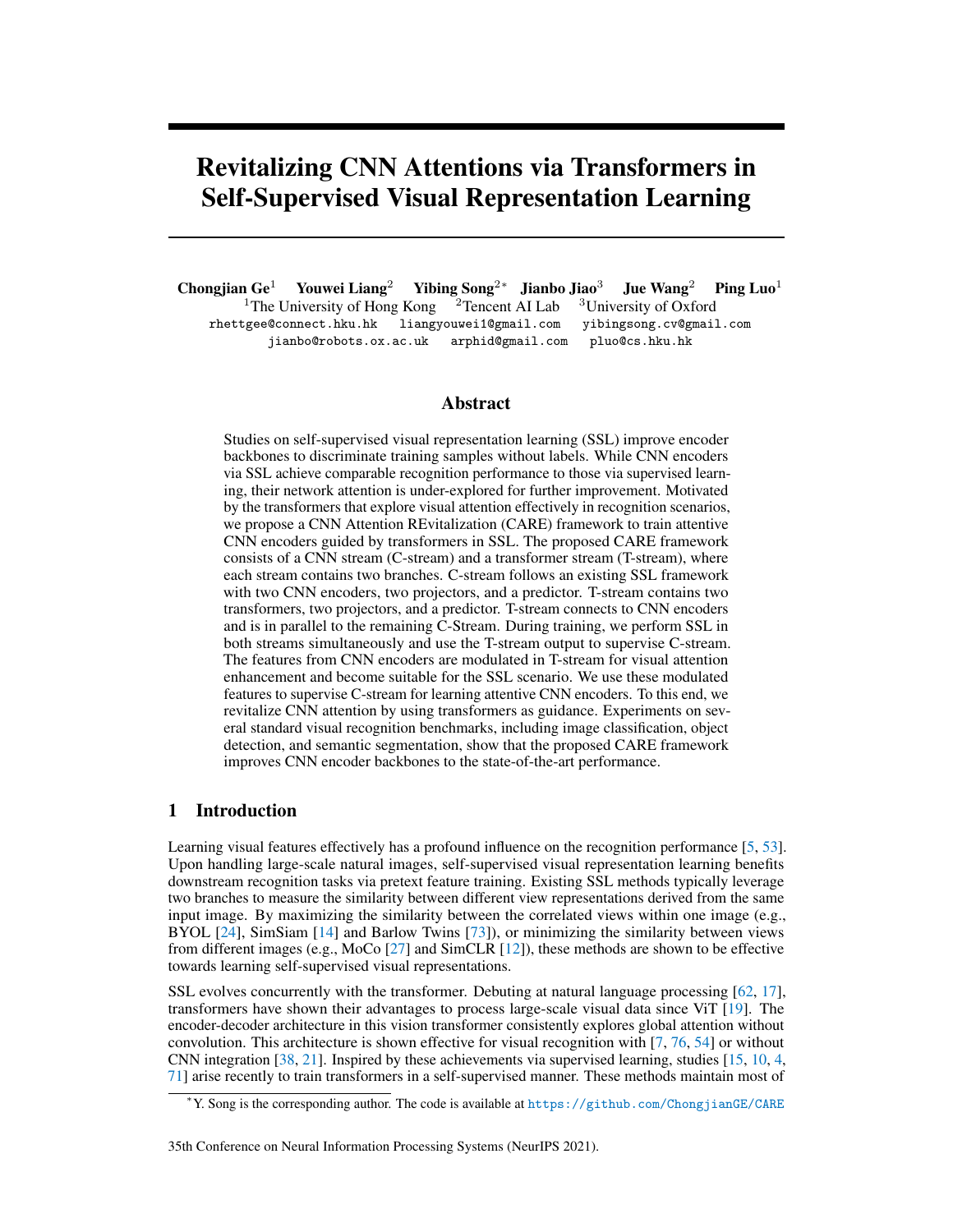<span id="page-6-0"></span>Table 1: Linear evaluations on ImageNet with top-1 accuracy (in %). We highlight the best experimental results under the same model parameters in bold.

(b) Classification accuracy via CNN and Transformer encoders.

| ResNet-50 encoder.              |                          |                              |                          | Method                                   | Arch.                              |            |                | Param. Epoch GFlops Top-1 |                         |
|---------------------------------|--------------------------|------------------------------|--------------------------|------------------------------------------|------------------------------------|------------|----------------|---------------------------|-------------------------|
| Method                          |                          |                              | 100ep 200ep 400ep        | <b>CMC</b> [58]                          | $ResNet-50(2\times)$               | 69M        | $\blacksquare$ | 11.4                      | - 70.6                  |
| <b>CMC</b> [58]<br>PCL v2 [34]  | $\overline{\phantom{a}}$ | 66.2<br>67.6                 | $\overline{\phantom{0}}$ | <b>BYOL</b> [24]<br><b>BYOL</b> [24]     | $ResNet-50(2\times)$<br>ResNet-101 | 69M<br>45M | 100<br>100     | 11.4                      | 71.9<br>7.8 72.3        |
| SimCLR $[12]$<br>MoCo $v2$ [13] | 66.5<br>67.4             | 68.3<br>69.9                 | 69.8<br>71.0             | <b>BYOL</b> [24]<br><b>BYOL</b> [24]     | ResNet-152<br>V <sub>i</sub> T-S   | 60M<br>22M | 100<br>300     |                           | 11.6 73.3<br>$4.6$ 71.0 |
| SWAV[9]<br>SimSiam [14]         | 66.5<br>68.1             | 69.1<br>70.0                 | 70.7<br>70.8             | <b>BYOL</b> [24]<br>MoCo v3 $[15]$ ViT-S | $ViT-B$                            | 86M<br>22M | 300<br>300     |                           | 17.7 73.9<br>4.6 72.5   |
| InfoMin Aug. $[59]$             | 66.5                     | 70.1<br>70.6                 | 73.2                     | CARE (ours) ResNet-50                    | CARE (ours) ResNet-50(2 $\times$ ) | 25M<br>69M | 200<br>100     |                           | 4.1 73.8<br>11.4 73.5   |
| BYOL [24]<br>Barlow Twins [73]  |                          | $\qquad \qquad \blacksquare$ | 72.5                     | CARE (ours) ResNet-101                   | CARE (ours) ResNet-50( $2\times$ ) | 69M<br>45M | 200<br>100     |                           | 11.4 75.0<br>7.8 73.5   |
| CARE (ours)                     |                          | 72.0 73.8 74.7               |                          | CARE (ours) ResNet-152                   |                                    | 60M        | 100            |                           | 11.6 74.9               |

(a) Classification accuracy by using the

#### 4.1 Implementation details

Image pre-processing. The training images we use during pretext training are from the ImageNet-1k [\[50\]](#page-12-14) dataset. We follow [\[24\]](#page-11-0) to augment image data before sending them to the encoders. Specifically, we randomly crop patches from one image and resize them to a fixed resolution of  $224 \times 224$ . Then, we perform random horizontal flip and random color distortions on these patches. The Gaussian blur, the decolorization, and the solarization operations are also adopted to preprocess these patches.

Network architectures. We use ResNet encoder backbones [\[29\]](#page-11-10) (i.e., ResNet-50, ResNet-101, and ResNet-152) in our experiments. The architectures of the projectors and the predictors are the same and follow [\[24\]](#page-11-0). Each projector and predictor consist of a fully-connected layer with a batch normalization and a ReLU [\[44\]](#page-12-15) activation, followed by another fully-connected layer. The transformer in the T-stream contains  $n$  attention blocks as shown in Fig. [3.](#page-3-1)

**Network training process.** We use the SGD optimizer with a momemtum of 0.9 during pretext training. The base learning rate is set as 0.05 and scaled linearly with respect to the batch size [\[23\]](#page-11-14) (i.e.,  $\text{lr}_{\text{base}} = 0.05 \times \text{BatchSize}/256$ ). We start the pretext training with a warm-up of 10 epochs where the learning rate rises linearly from  $10^{-6}$  to the base learning rate (l $r_{base}$ ). Then, we use a cosine decay schedule for the learning rate without restarting it [\[39,](#page-11-15) [24\]](#page-11-0) to train the network. The momentum update coefficient of network parameters (denoted as  $\tau$ ) is increased from 0.99 to 1 via a cosine design (i.e.,  $\tau = 1 - (1 - \tau_{\text{base}}) \cdot (\cos(\pi t/T) + 1)/2$ , where t is the current training step and  $T$  is the total number of training steps). We train CARE using 8 Tesla V100 GPUs with a batch size of 1024. The automatic mixed precision training strategy [\[41\]](#page-12-16) is adopted for training speedup.

#### 4.2 Comparison to state-of-the-art approaches

We compare feature representations of CNN encoders learned by our method and state-of-the-art SSL methods. Comparisons are conducted on recognition scenarios, including image classification (selfsupervised and semi-supervised learning configurations), object detection, and semantic segmentation.

Self-supervised learning on image classifications. We follow [\[27\]](#page-11-1) to use standard linear classification protocol where the parameters of the encoder backbone are fixed and an additional linear classifier is added to the backbone. We train this classifier using SGD for 80 epochs with a learning rate of 0.2, a momentum of 0.9, and a batch size of 256. The ImageNet training set is used for the training and the ImageNet validation set is used for evaluation.

Table [1](#page-6-0) shows the linear evaluation results with the top-1 accuracy. We show the classification results by using the ResNet-50 encoder learned via different SSL methods in Table [1a.](#page-6-0) In this table, our CARE method consistently outperforms other methods under different training epochs. Specifically, our method achieves a 74.7% top-1 accuracy under 400 training epochs, which is 1.5% higher than the second-best method BYOL. Meanwhile, we compare our method to other methods that use CNN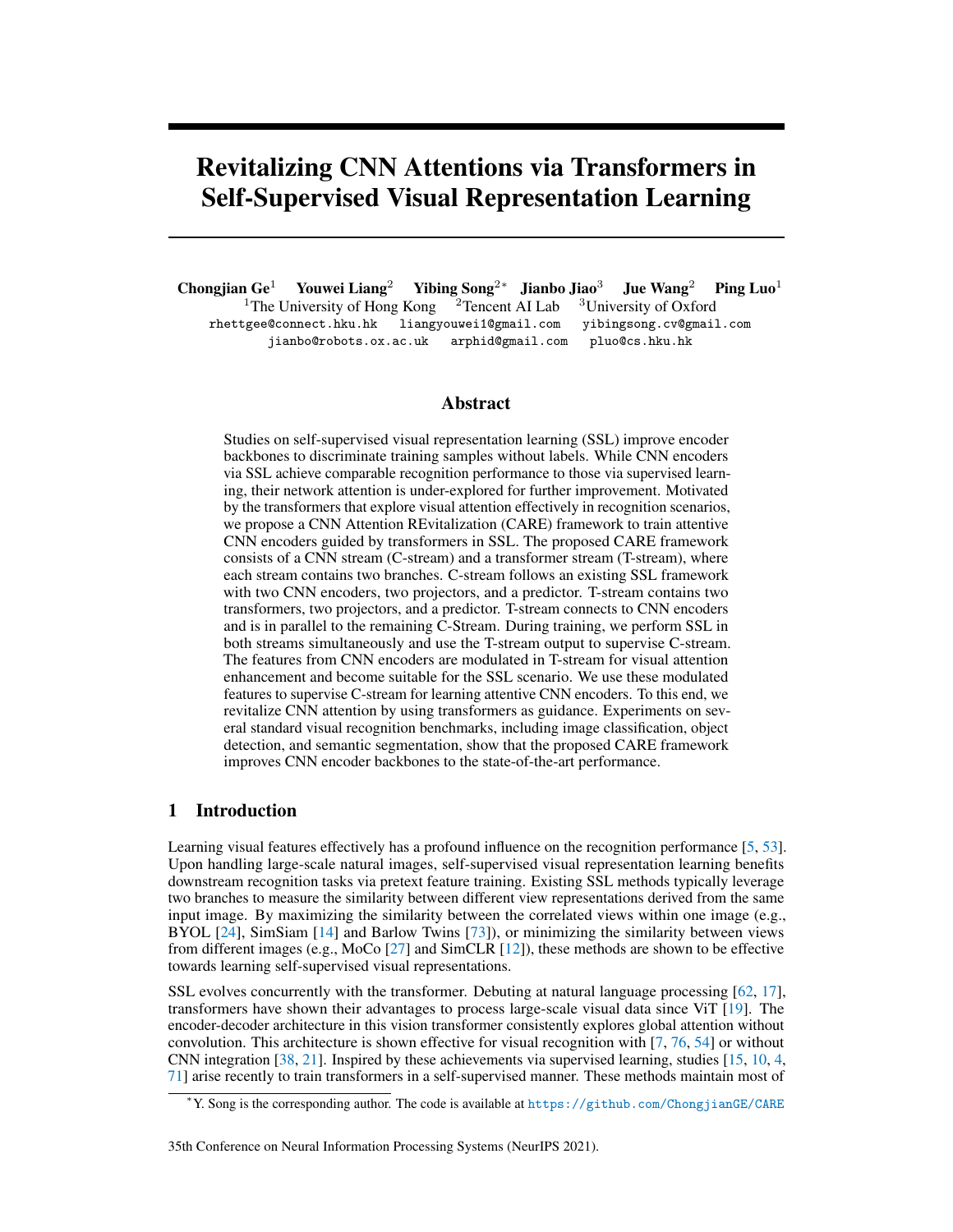| Method           | Arch.                | Param. | Epoch      | GFlops | $Top-1$ | Top- $5$ |
|------------------|----------------------|--------|------------|--------|---------|----------|
| <b>BYOL</b> [24] | ResNet-50            | 25M    | 800        | 4.1    | 74.3    | 91.7     |
| <b>BYOL</b> [24] | $ResNet-50(2\times)$ | 69M    | 800        | 11.4   | 76.2    | 92.8     |
| <b>BYOL</b> [24] | ResNet-101           | 45M    | 800        | 7.8    | 76.6    | 93.2     |
| <b>BYOL</b> [24] | ResNet-152           | 60M    | 800        | 11.6   | 77.3    | 93.3     |
| CARE (ours)      | ResNet-50            | 25M    | 200        | 4.1    | 73.8    | 91.5     |
| CARE (ours)      | ResNet-50            | 25M    | 400        | 4.1    | 74.7    | 92.0     |
| CARE (ours)      | ResNet-50            | 25M    | 800        | 4.1    | 75.6    | 92.3     |
| CARE (ours)      | $ResNet-50(2\times)$ | 69M    | 200        | 11.4   | 75.0    | 92.2     |
| CARE (ours)      | $ResNet-50(2\times)$ | 69M    | 400        | 11.4   | 76.5    | 93.0     |
| CARE (ours)      | $ResNet-50(2\times)$ | 69M    | 800        | 11.4   | 77.O    | 93.2     |
| CARE (ours)      | ResNet-101           | 45M    | <b>200</b> | 7.8    | 75.9    | 92.7     |
| CARE (ours)      | ResNet-101           | 45M    | 400        | 7.8    | 76.9    | 93.3     |
| CARE (ours)      | ResNet-101           | 45M    | 800        | 7.8    | 77.2    | 93.5     |
| CARE (ours)      | ResNet-152           | 60M    | <b>200</b> | 11.6   | 76.6    | 93.1     |
| CARE (ours)      | ResNet-152           | 60M    | 400        | 11.6   | 77.4    | 93.6     |
| CARE (ours)      | ResNet-152           | 60M    | 800        | 11.6   | 78.1    | 93.8     |

<span id="page-7-0"></span>Table 2: Linear evaluations on ImageNet with top-1 and top-5 accuracy (in%). We present the experimental results of different CNN encoders that are trained by using more epochs (e.g., 200 epochs, 400 epochs and 800 epochs).

<span id="page-7-1"></span>Table 3: Image classification by using semi-supervised training on ImageNet with Top-1 and Top-5 accuracy (in %). We report our method with more training epochs in the supplementary files.

| (a) Classification accuracy by using the |  |  |  |
|------------------------------------------|--|--|--|
| ResNet-50 encoder                        |  |  |  |

(b) Classification accuracy by using other CNN encoders.

| $\alpha$ , crassmitration accuracy $\sigma$ , asing the |       |         |              |                     |                        |                                    |       |         |                     |                   |
|---------------------------------------------------------|-------|---------|--------------|---------------------|------------------------|------------------------------------|-------|---------|---------------------|-------------------|
| ResNet-50 encoder.                                      |       |         |              |                     | Method                 | Arch.                              | Epoch | $Top-1$ |                     | $Top-5$           |
| Method                                                  | Epoch | $Top-1$ |              | $Top-5$             |                        |                                    |       |         |                     | 1\% 10\% 1\% 10\% |
|                                                         |       |         |              | 1\% 10\% 1\% 10\%   | <b>BYOL</b> [24]       | $ResNet-50(2\times)$               | 100   |         | 55.6 66.7 77.5 87.7 |                   |
|                                                         |       |         |              |                     | BYOL [24]              | ResNet-101                         | 100   |         | 55.8 65.8 79.5 87.4 |                   |
| Supervised [75]                                         |       |         |              | 25.4 56.4 48.4 80.4 | <b>BYOL</b> [24]       | ResNet-152                         | 100   |         | 56.8 67.2 79.3 88.1 |                   |
| <b>PIRL [43]</b>                                        |       |         | $\mathbf{r}$ | 57.2 83.8           |                        | CARE (ours) ResNet-50( $2\times$ ) | 100   |         | 57.4 67.5 79.8 88.3 |                   |
| $SimCLR$ [12]                                           | 800   |         |              | 48.3 65.6 75.5 87.8 |                        | CARE (ours) ResNet-50( $2\times$ ) | 200   |         | 61.2 69.6 82.3 89.5 |                   |
| <b>BYOL</b> [24]                                        | 800   |         |              | 53.2 68.8 78.4 89.0 | CARE (ours) ResNet-101 |                                    | 100   |         | 57.1 67.1 80.8 88.2 |                   |
| CARE (Ours)                                             | 400   |         |              | 60.0 69.6 81.3 89.3 | CARE (ours) ResNet-101 |                                    | 200   |         | 62.2 70.4 85.0 89.8 |                   |
|                                                         |       |         |              |                     | CARE (ours) ResNet-152 |                                    | 100   |         | 59.4 69.0 82.3 89.0 |                   |
|                                                         |       |         |              |                     |                        |                                    |       |         |                     |                   |

and transformer (i.e., ViT [\[19\]](#page-10-4)) encoders in Table [1b.](#page-6-0) The results show that, under similar number of parameters of CNN and transformer encoders (i.e., ResNet-50 and ViT-S), CARE achieves higher accuracy than other SSL methods. This indicates that CARE improves CNN encoders to outperform transformer encoders by utilizing visual attention. Besides, we provide the linear classification results of different CNN encoders (e.g., ResNet-101 and ResNet-152) with more training time in Table [2,](#page-7-0) where our CARE method also consistently prevails.

Semi-supervised learning on image classifications. We evaluate our CARE method by using a semi-supervised training configuration on the ImageNet dataset. After pretext training, we finetune the encoder by using a small subset of ImageNet's training set. We follow the semi-supervised learning protocol [\[24,](#page-11-0) [12\]](#page-10-2) to use  $1\%$  and  $10\%$  training data (the same data splits as in [\[12\]](#page-10-2)) during finetuning. Table [3](#page-7-1) shows the top-1 and top-5 accuracy on the ImageNet validation set. The results indicate that our CARE method achieves higher classification accuracy than other SSL methods under different encoder backbones and training epochs.

Transfer learning to object detection and semantic segmentation. We evaluate CARE's representations on the downstream object detection and semantic segmentation scenarios. We use the standard VOC-07, VOC-12, and COCO datasets [\[20,](#page-10-19) [37\]](#page-11-16). We follow the standard protocol [\[27\]](#page-11-1) to integrate the pretext trained CNN encoder into Faster-RCNN [\[48\]](#page-12-18) when evaluating object detection results on VOC-07 and VOC-12 datasets. On the other hand, we integrate this encoder into Mask-RCNN [\[28\]](#page-11-17) when evaluating object detection and semantic segmentation in COCO dataset. The ResNet-50 encoder is used in all the methods. All detectors are finetuned for 24k iterations using VOC-07 and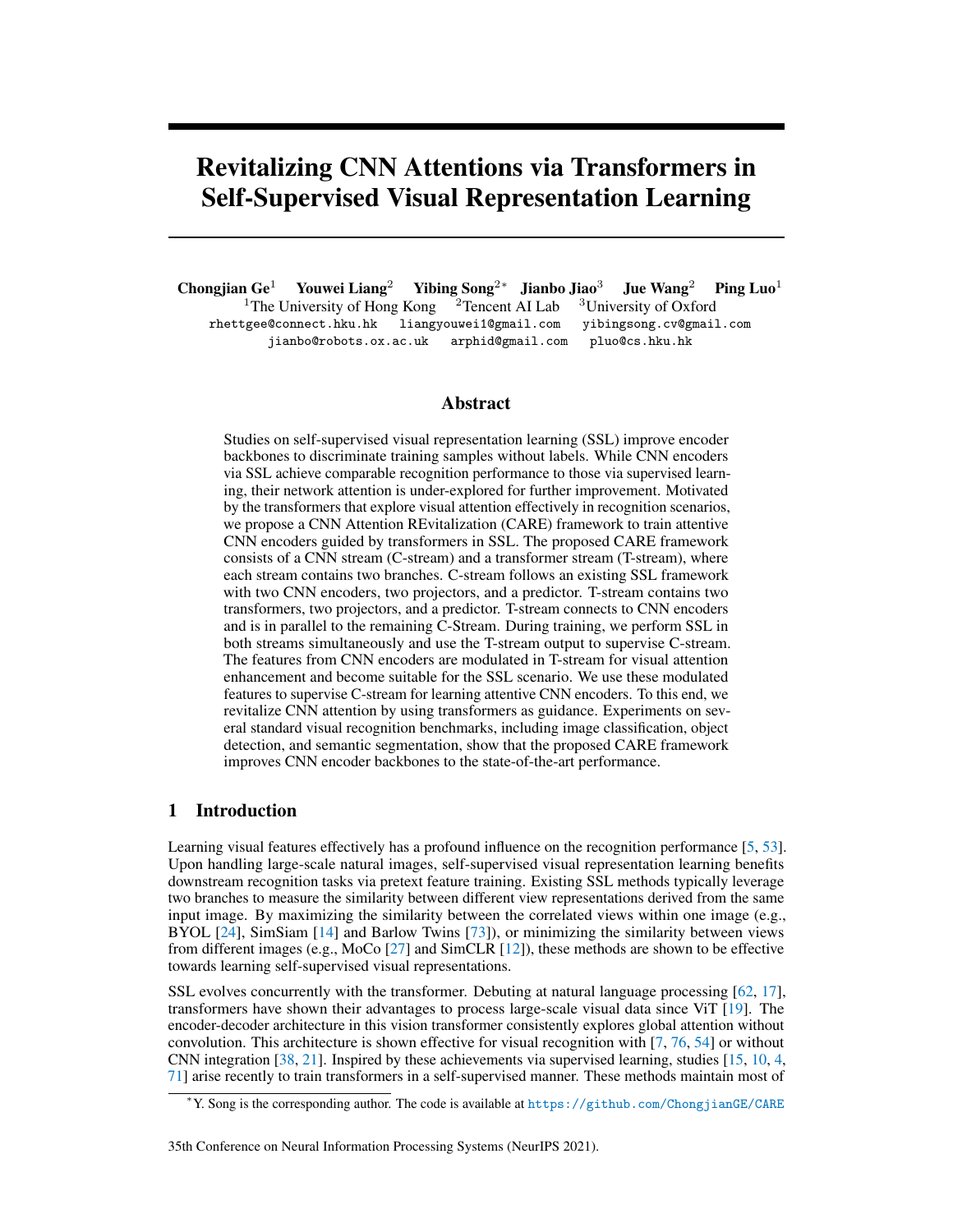|                  |            | COCO det. |                | COCO instance seg. |           |                | VOC07+12 det.  |      |           |           |
|------------------|------------|-----------|----------------|--------------------|-----------|----------------|----------------|------|-----------|-----------|
| Method           | Epoch      | $AP^{bb}$ | $AP_{50}^{bb}$ | $AP_{75}^{bb}$     | $AP^{mk}$ | $AP_{50}^{mk}$ | $AP_{75}^{mk}$ | AP   | $AP_{50}$ | $AP_{75}$ |
| Rand Init        | -          | 26.4      | 44.0           | 27.8               | 29.3      | 46.9           | 30.8           | 33.8 | 60.2      | 33.1      |
| Supervised       | 90         | 38.2      | 58.2           | 41.2               | 33.3      | 54.7           | 35.2           | 53.5 | 81.3      | 58.8      |
| <b>PIRL[43]</b>  | 200        | 37.4      | 56.5           | 40.2               | 32.7      | 53.4           | 34.7           | 55.5 | 81.0      | 61.3      |
| MoCo[27]         | <b>200</b> | 38.5      | 58.3           | 41.6               | 33.6      | 54.8           | 35.6           | 55.9 | 81.5      | 62.6      |
| $MoCo-v2[13]$    | 200        | 38.9      | 58.4           | 42.0               | 34.2      | 55.2           | 36.5           | 57.0 | 82.4      | 63.6      |
| $MoCo-v2[13]$    | 800        | 39.3      | 58.9           | 42.5               | 34.4      | 55.8           | 36.5           | 57.4 | 82.5      | 64.0      |
| SWAV[9]          | <b>200</b> | 32.9      | 54.3           | 34.5               | 29.5      | 50.4           | 30.4           |      |           |           |
| SWAV[9]          | 800        | 38.4      | 58.6           | 41.3               | 33.8      | 55.2           | 35.9           | 56.1 | 82.6      | 62.7      |
| Barlow Twins[73] | 1000       | 39.2      | 59.0           | 42.5               | 34.3      | 56.0           | 36.5           | 56.8 | 82.6      | 63.4      |
| BYOL [24]        | 200        | 39.2      | 58.9           | 42.4               | 34.3      | 55.6           | 36.7           | 57.0 | 82.3      | 63.6      |
| CARE (Ours)      | <b>200</b> | 39.4      | 59.2           | 42.6               | 34.6      | 56.1           | 36.8           | 57.7 | 83.0      | 64.5      |
| CARE (Ours)      | 400        | 39.6      | 59.4           | 42.9               | 34.7      | 56.1           | 36.9           | 57.9 | 83.0      | 64.7      |

<span id="page-8-0"></span>Table 4: Transfer learning to object detection and instance segmentation. The best two results in each column are in bold. Our method achieves favorable detection and segmentation performance by using limited training epochs.

<span id="page-8-1"></span>Table 5: Transfer learning to object detection and instance segmentation with the Mask R-CNN R50-FPN detector. The best two results in each column are in bold. Our method achieves favorable detection and segmentation performance by using limited training epochs.

|                  |       |           | COCO det.      |                |           | COCO instance seg. |                |
|------------------|-------|-----------|----------------|----------------|-----------|--------------------|----------------|
| Method           | Epoch | $AP^{bb}$ | $AP_{50}^{bb}$ | $AP_{75}^{bb}$ | $AP^{mk}$ | $AP_{50}^{mk}$     | $AP_{75}^{mk}$ |
| Rand Init        |       | 31.0      | 49.5           | 33.2           | 28.5      | 46.8               | 30.4           |
| Supervised       | 90    | 38.9      | 59.6           | 42.7           | 35.4      | 56.5               | 38.1           |
| PIRL[43]         | 200   | 37.5      | 57.6           | 41.0           | 34.0      | 54.6               | 36.2           |
| MoCo[27]         | 200   | 38.5      | 58.9           | 42.0           | 35.1      | 55.9               | 37.7           |
| $MoCo-v2[13]$    | 200   | 38.9      | 59.4           | 42.4           | 35.5      | 56.5               | 38.1           |
| $MoCo-v2[13]$    | 800   | 39.4      | 59.9           | 43.0           | 35.8      | 56.9               | 38.4           |
| SwAV[9]          | 200   | 38.5      | 60.4           | 41.4           | 35.4      | 57.0               | 37.7           |
| <b>BYOL</b> [24] | 200   | 39.1      | 59.5           | 42.7           | 35.6      | 56.5               | 38.2           |
| <b>BYOL</b> [24] | 400   | 39.2      | 59.6           | 42.9           | 35.6      | 56.7               | 38.2           |
| <b>BYOL</b> [24] | 800   | 39.4      | 59.9           | 43.0           | 35.8      | 56.8               | 38.5           |
| Barlow Twins[73] | 1000  | 36.9      | 58.5           | 39.7           | 34.3      | 55.4               | 36.5           |
| CARE (Ours)      | 200   | 39.5      | 60.2           | 43.1           | 35.9      | 57.2               | 38.5           |
| CARE (Ours)      | 400   | 39.8      | 60.5           | 43.5           | 36.2      | 57.4               | 38.8           |

VOC-12 training sets and are evaluated on the VOC-07 test set. On the COCO dataset, all models are finetuned via the  $1\times$  schedule. The results are averaged over five independent trials.

Table [4](#page-8-0) shows the evaluation results. Compared to the supervised method, our CARE improves detection (i.e., 1.4% on COCO and 4.4% on VOC) and segmentation (i.e., 1.4% on COCO) performance. On the other hand, our CARE method compares favorably against other SSL methods. Note that the results of our method are reported under 200 and 400 epochs, which are still higher than other methods under 800 epochs. This indicates the effectiveness of our CARE method on learning the CNN encoder backbone. The comparisons on COCO datasets are similar to those on VOC. Specifically, our CARE method achieves a  $0.5\%$  AP<sup>bb</sup> increase and a  $0.4\%$  AP<sup>mk</sup> increase upon MoCo v2 under 200 epochs. The performance improvement is mainly brought by the visual attention integration from transformer guidance.

Besides, we further evaluate CARE's representation on the COCO dataset via a more powerful detector, the feature pyramid network (FPN) [\[36\]](#page-11-18), and report the results in Table [5.](#page-8-1) We follow the same evaluation protocol introduced above. The detectors are trained with  $1\times$  schedule (90k iterations) for fair comparisons. Again, CARE trained for 200/400 epochs outperforms other state-ofthe-art SSL methods trained for 800/1000 epochs on object detection and semantic segmentation on the COCO dataset, which suggests that the CNN encoder in CARE is empowered by the attention mechanism of the transformer which supervises the CNN encoder in the pretraining.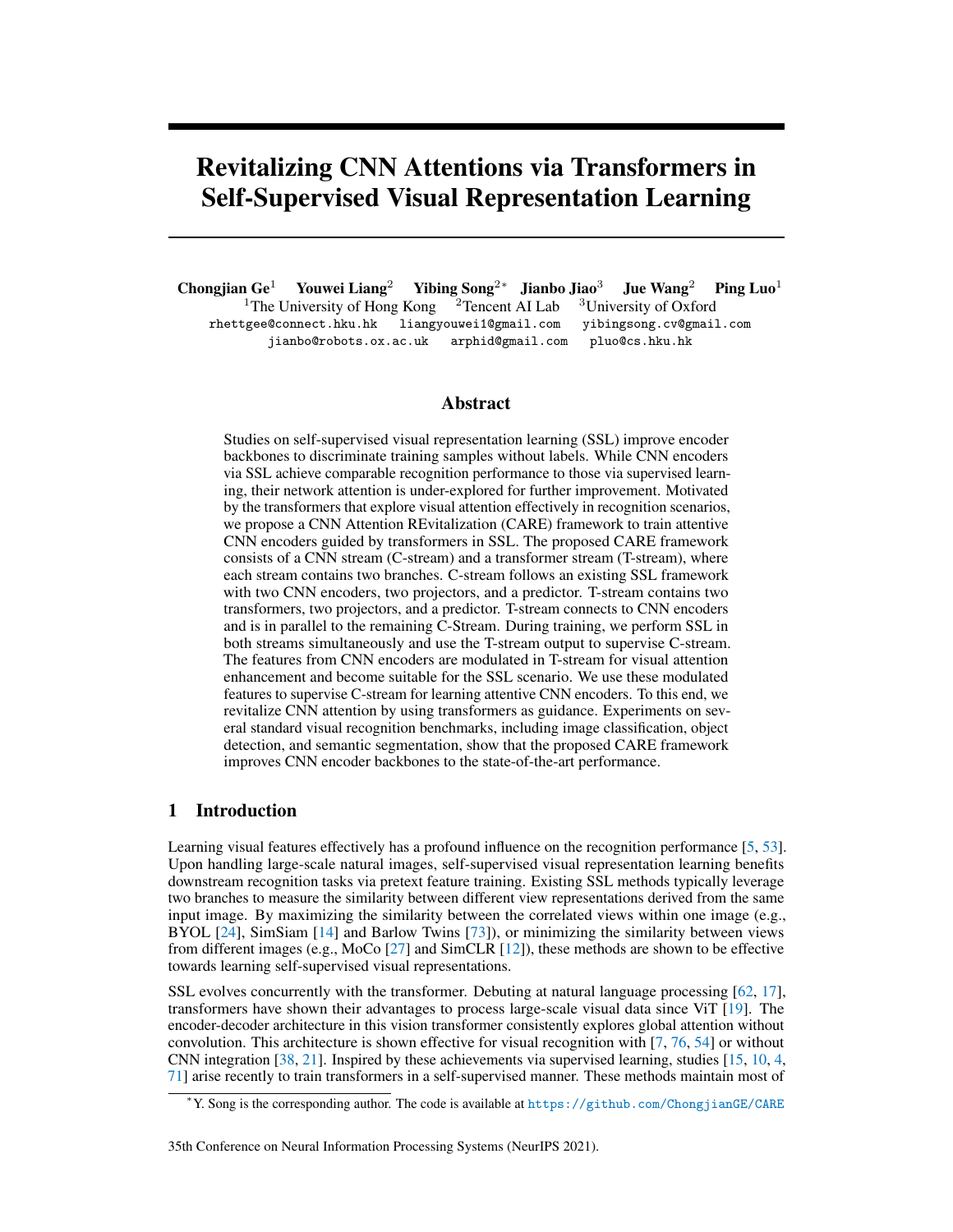<span id="page-9-0"></span>

| Table 6: Analysis on $\lambda$ . |         |                  | Table 7: Analysis on $n$ . | Table 8: Analysis on the posi-<br>tional encoding. |         |  |
|----------------------------------|---------|------------------|----------------------------|----------------------------------------------------|---------|--|
|                                  | $Top-1$ | $\boldsymbol{n}$ | $Top-1$                    |                                                    |         |  |
|                                  | 70.52   | ∍                | 71.08                      | Position encoding                                  | $Top-1$ |  |
|                                  | 70.88   |                  | 71.60                      | none                                               | 69.49   |  |
| 10                               | 70.96   | 4                | 71.79                      | $sin-cos$ absolute $[62]$                          | 66.68   |  |
| 100                              | 72.06   |                  | 72.06                      | learnable absolute [55]                            | 72.01   |  |
| 250                              | 72.00   | <sub>b</sub>     | 69.37                      | learnable relative [52]                            | 72.06   |  |

#### 4.3 Ablation studies

In our CARE method, visual attention is explored via transformers to supervise C-stream. We analyze the influence of attention supervision by using different values of  $\lambda$  in Eq. [\(5\)](#page-4-2). Also, we analyze how the number of attention blocks and the positional encoding affect feature representations. Besides, we further take an investigation of the sequential and parallel design of T-stream. We use the ResNet-50 as encoder backbone and the number of training epochs is set to 100. The top-1 image classification accuracy on ImageNet via SSL is reported to indicate feature representation effectiveness.

**Supervision influence**  $\lambda$ . We study how the attention supervision term  $\mathcal{L}_{\text{att}}$  in Eq. [\(5\)](#page-4-2) affects feature representation by using different values of  $\lambda$ . Table [6](#page-9-0) shows the evaluation results. When we set  $\lambda$  as 0, the CNN encoder is learned without attention supervision. In this case, the performance decreases significantly. When we increase the value of  $\lambda$ , the attention supervision increases as well. We observe that  $\lambda = 100$  achieves the best performance and adopt this setting in the overall experiments.

Number of attention blocks. We analyze how the capacity of transformer in T-stream affects the recognition performance. We set  $n = [2, ..., 6]$  to constitute five transformers in T-stream with increasing capacities. Then, we report the recognition performance of the corresponding CNN encoders in Table [7.](#page-9-0) When  $n$  is larger, the transformer capacity increases and stronger visual attention are explored. This attention supervises C-stream to improve the encoder. However, the recognition performance drop when  $n = 6$ . This may be due to the broken balance between the attention loss  $\mathcal{L}_{\text{att}}$  and the original SSL loss  $\mathcal{L}_c$ . In our experiment, we set  $n = 5$  in our CARE method.

Positional encoding. We analyze how positional encoding affects the final performance. Numerous positional encoding settings [\[62,](#page-13-1) [55,](#page-12-19) [52\]](#page-12-20) are adopted for analysis in Table [8.](#page-9-0) Without positional encoding, the performance decreases significantly. Meanwhile, the conventional fixed sine-cosine encoding setting is not suitable for CARE. We experimentally find that using learnable parameter configuration in positional encoding improves recognition performance and adopt [\[52\]](#page-12-20) in CARE.

Sequential design *v.s.* parallel design. Experimental results on training ResNet-50 with 100 epochs indicate that parallel design is effective than sequential design (i.e., 72.02% v.s. 69.32%). This is because during the sequential training process, both the CNN encoders and the transformers are optimized together rather than the CNN encoders themselves. This prevents attention supervision from training the CNN encoders thoroughly.

## 5 Concluding remarks

Transformers have advanced visual recognition via attention exploration architectures. In selfsupervised visual representation learning, studies emerge to utilize transformer backbones for recognition performance improvement. This indicates that visual attention explored by the transformers benefit SSL methods. Motivated by this success, we investigate how to explore visual attention effectively to benefit CNN encoders in SSL. We propose CARE to develop a parallel transformer stream together with the CNN stream. The visual attention is thus explored via transformers to supervise the CNN stream during SSL. Although the limitation occurs that more computational cost is spent on the SSL and attention supervision loss term, the learned CNN encoder becomes attentive with transformer guidance and does not consume more costs in downstream tasks. Experiments on the standard visual recognition benchmarks, including image classification, object detection, and semantic segmentation, indicate that CARE improves CNN encoder backbones to a new state-of-the-art performance.

Acknowledgement. This work is supported by CCF-Tencent Open Fund, the General Research Fund of Hong Kong No.27208720 and the EPSRC Programme Grant Visual AI EP/T028572/1.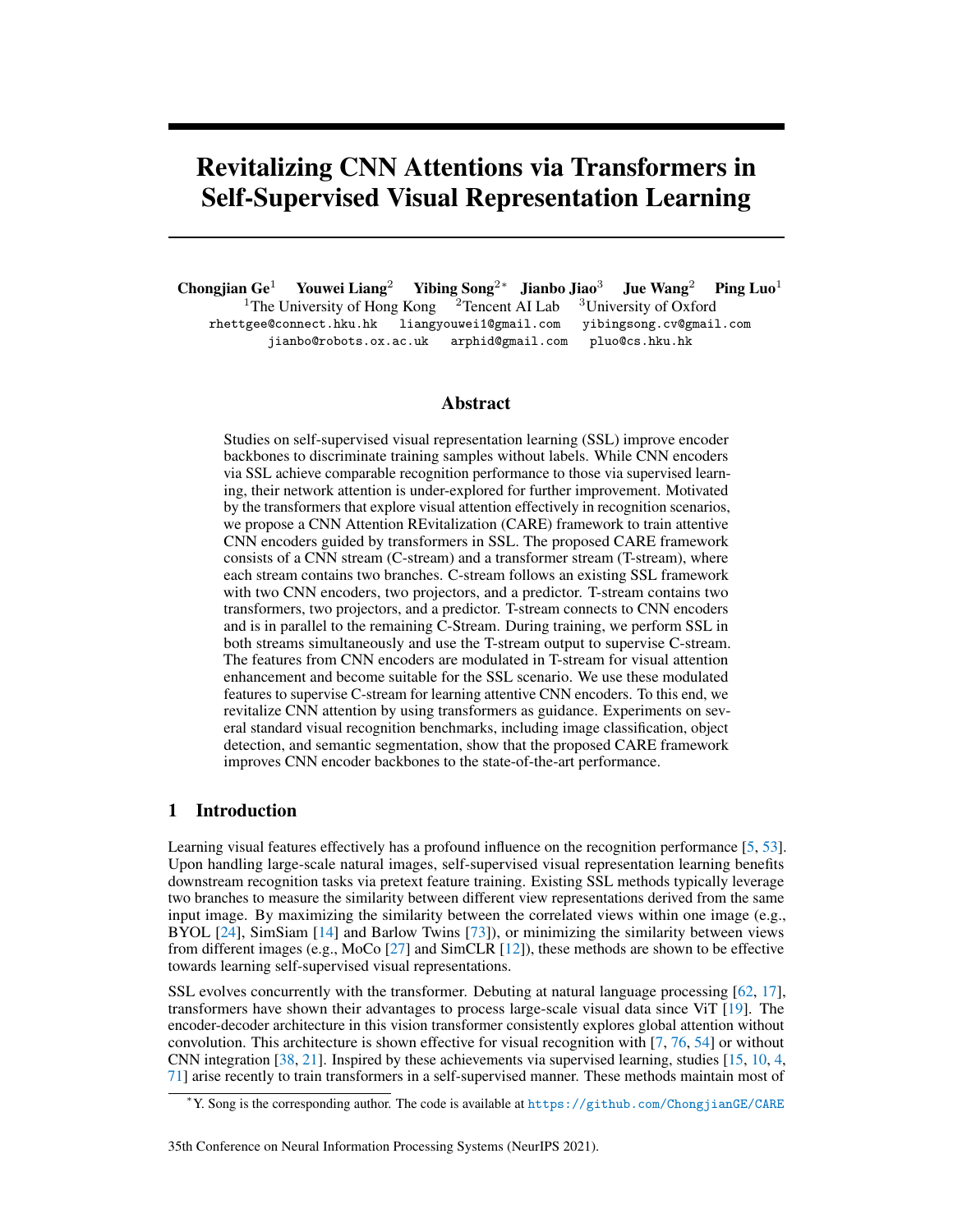## References

- <span id="page-10-13"></span>[1] Jean-Baptiste Alayrac, Adrià Recasens, Rosalia Schneider, Relja Arandjelovic, Jason Ramapuram, Jeffrey ´ De Fauw, Lucas Smaira, Sander Dieleman, and Andrew Zisserman. Self-supervised multimodal versatile networks. In *Advances in Neural Information Processing Systems*, 2020.
- <span id="page-10-14"></span>[2] Humam Alwassel, Dhruv Mahajan, Bruno Korbar, Lorenzo Torresani, Bernard Ghanem, and Du Tran. Self-supervised learning by cross-modal audio-video clustering. In *Advances in Neural Information Processing Systems*, 2020.
- <span id="page-10-15"></span>[3] Yuki M Asano, Mandela Patrick, Christian Rupprecht, and Andrea Vedaldi. Labelling unlabelled videos from scratch with multi-modal self-supervision. In *Advances in Neural Information Processing Systems*, 2020.
- <span id="page-10-8"></span>[4] Sara Atito, Muhammad Awais, and Josef Kittler. Sit: Self-supervised vision transformer. *arXiv preprint arXiv:2104.03602*, 2021.
- <span id="page-10-0"></span>[5] Y-Lan Boureau, Francis Bach, Yann LeCun, and Jean Ponce. Learning mid-level features for recognition. In *IEEE/CVF Conference on Computer Vision and Pattern Recognition*, 2010.
- <span id="page-10-10"></span>[6] Andrew Brock, Jeff Donahue, and Karen Simonyan. Large scale gan training for high fidelity natural image synthesis. In *International Conference on Learning Representations*, 2019.
- <span id="page-10-5"></span>[7] Nicolas Carion, Francisco Massa, Gabriel Synnaeve, Nicolas Usunier, Alexander Kirillov, and Sergey Zagoruyko. End-to-end object detection with transformers. In *European Conference on Computer Vision*, 2020.
- <span id="page-10-11"></span>[8] Mathilde Caron, Piotr Bojanowski, Armand Joulin, and Matthijs Douze. Deep clustering for unsupervised learning of visual features. In *European Conference on Computer Vision*, 2018.
- <span id="page-10-12"></span>[9] Mathilde Caron, Ishan Misra, Julien Mairal, Priya Goyal, Piotr Bojanowski, and Armand Joulin. Unsupervised learning of visual features by contrasting cluster assignments. In *Advances in Neural Information Processing Systems*, 2020.
- <span id="page-10-7"></span>[10] Mathilde Caron, Hugo Touvron, Ishan Misra, Hervé Jégou, Julien Mairal, Piotr Bojanowski, and Armand Joulin. Emerging properties in self-supervised vision transformers. *arXiv preprint arXiv:2104.14294*, 2021.
- <span id="page-10-17"></span>[11] Hanting Chen, Yunhe Wang, Tianyu Guo, Chang Xu, Yiping Deng, Zhenhua Liu, Siwei Ma, Chunjing Xu, Chao Xu, and Wen Gao. Pre-trained image processing transformer. *arXiv preprint arXiv:2012.00364*, 2020.
- <span id="page-10-2"></span>[12] Ting Chen, Simon Kornblith, Mohammad Norouzi, and Geoffrey Hinton. A simple framework for contrastive learning of visual representations. In *International Conference on Machine Learning*, 2020.
- <span id="page-10-18"></span>[13] Xinlei Chen, Haoqi Fan, Ross B. Girshick, and Kaiming He. Improved baselines with momentum contrastive learning. *CoRR*, abs/2003.04297, 2020.
- <span id="page-10-1"></span>[14] Xinlei Chen and Kaiming He. Exploring simple siamese representation learning. In *IEEE/CVF Conference on Computer Vision and Pattern Recognition*, 2021.
- <span id="page-10-6"></span>[15] Xinlei Chen, Saining Xie, and Kaiming He. An empirical study of training self-supervised visual transformers. *arXiv preprint arXiv:2104.02057*, 2021.
- <span id="page-10-16"></span>[16] Cheng Chi, Fangyun Wei, and Han Hu. Relationnet++: Bridging visual representations for object detection via transformer decoder. In *Advances in Neural Information Processing Systems*, 2020.
- <span id="page-10-3"></span>[17] Jacob Devlin, Ming-Wei Chang, Kenton Lee, and Kristina Toutanova. Bert: Pre-training of deep bidirectional transformers for language understanding. *arXiv preprint arXiv:1810.04805*, 2018.
- <span id="page-10-9"></span>[18] Jeff Donahue and Karen Simonyan. Large scale adversarial representation learning. In *Advances in Neural Information Processing Systems*, 2019.
- <span id="page-10-4"></span>[19] Alexey Dosovitskiy, Lucas Beyer, Alexander Kolesnikov, Dirk Weissenborn, Xiaohua Zhai, Thomas Unterthiner, Mostafa Dehghani, Matthias Minderer, Georg Heigold, Sylvain Gelly, et al. An image is worth 16x16 words: Transformers for image recognition at scale. In *International Conference on Learning Representations*, 2021.
- <span id="page-10-19"></span>[20] Mark Everingham, Luc Van Gool, Christopher KI Williams, John Winn, and Andrew Zisserman. The pascal visual object classes (voc) challenge. *International Journal of Computer Vision*, 2010.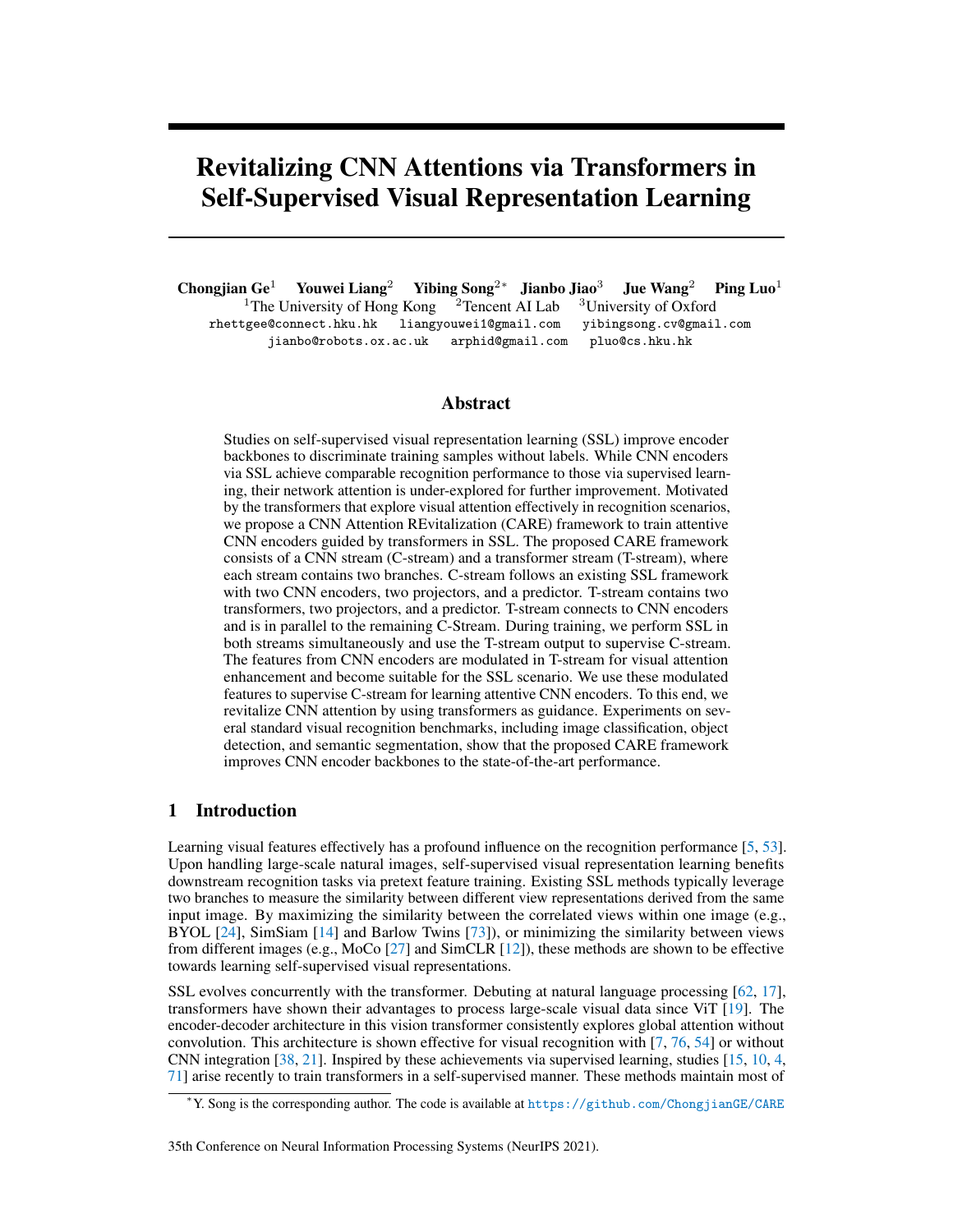- <span id="page-11-3"></span>[21] Haoqi Fan, Bo Xiong, Karttikeya Mangalam, Yanghao Li, Zhicheng Yan, Jitendra Malik, and Christoph Feichtenhofer. Multiscale vision transformers. *arXiv preprint arXiv:2104.11227*, 2021.
- <span id="page-11-5"></span>[22] Zhiyuan Fang, Jianfeng Wang, Lijuan Wang, Lei Zhang, Yezhou Yang, and Zicheng Liu. Seed: Selfsupervised distillation for visual representation. In *International Conference on Learning Representations*, 2021.
- <span id="page-11-14"></span>[23] Priya Goyal, Piotr Dollár, Ross Girshick, Pieter Noordhuis, Lukasz Wesolowski, Aapo Kyrola, Andrew Tulloch, Yangqing Jia, and Kaiming He. Accurate, large minibatch sgd: Training imagenet in 1 hour. *arXiv preprint arXiv:1706.02677*, 2017.
- <span id="page-11-0"></span>[24] Jean-Bastien Grill, Florian Strub, Florent Altché, Corentin Tallec, Pierre H Richemond, Elena Buchatskaya, Carl Doersch, Bernardo Avila Pires, Zhaohan Daniel Guo, Mohammad Gheshlaghi Azar, et al. Bootstrap your own latent: A new approach to self-supervised learning. In *Advances in Neural Information Processing Systems*, 2020.
- <span id="page-11-9"></span>[25] Kai Han, Yunhe Wang, Hanting Chen, Xinghao Chen, Jianyuan Guo, Zhenhua Liu, Yehui Tang, An Xiao, Chunjing Xu, Yixing Xu, et al. A survey on visual transformer. *arXiv preprint arXiv:2012.12556*, 2020.
- <span id="page-11-7"></span>[26] Tengda Han, Weidi Xie, and Andrew Zisserman. Self-supervised co-training for video representation learning. In *Advances in Neural Information Processing Systems*, 2020.
- <span id="page-11-1"></span>[27] Kaiming He, Haoqi Fan, Yuxin Wu, Saining Xie, and Ross Girshick. Momentum contrast for unsupervised visual representation learning. In *IEEE/CVF Conference on Computer Vision and Pattern Recognition*, 2020.
- <span id="page-11-17"></span>[28] Kaiming He, Georgia Gkioxari, Piotr Dollár, and Ross Girshick. Mask r-cnn. In *IEEE/CVF International Conference on Computer Vision*, 2017.
- <span id="page-11-10"></span>[29] Kaiming He, Xiangyu Zhang, Shaoqing Ren, and Jian Sun. Deep residual learning for image recognition. In *IEEE/CVF Conference on Computer Vision and Pattern Recognition*, 2016.
- <span id="page-11-4"></span>[30] Olivier Henaff. Data-efficient image recognition with contrastive predictive coding. In *International Conference on Machine Learning*, 2020.
- <span id="page-11-11"></span>[31] Geoffrey Hinton, Oriol Vinyals, and Jeff Dean. Distilling the knowledge in a neural network. *arXiv preprint arXiv:1503.02531*, 2015.
- <span id="page-11-6"></span>[32] R Devon Hjelm, Alex Fedorov, Samuel Lavoie-Marchildon, Karan Grewal, Phil Bachman, Adam Trischler, and Yoshua Bengio. Learning deep representations by mutual information estimation and maximization. In *International Conference on Learning Representations*, 2019.
- <span id="page-11-8"></span>[33] Quan Kong, Wenpeng Wei, Ziwei Deng, Tomoaki Yoshinaga, and Tomokazu Murakami. Cycle-contrast for self-supervised video representation learning. In *Advances in Neural Information Processing Systems*, 2020.
- <span id="page-11-13"></span>[34] Junnan Li, Pan Zhou, Caiming Xiong, Richard Socher, and Steven CH Hoi. Prototypical contrastive learning of unsupervised representations. *arXiv preprint arXiv:2005.04966*, 2020.
- <span id="page-11-12"></span>[35] Timothy P Lillicrap, Jonathan J Hunt, Alexander Pritzel, Nicolas Heess, Tom Erez, Yuval Tassa, David Silver, and Daan Wierstra. Continuous control with deep reinforcement learning. In *International Conference on Learning Representations*, 2016.
- <span id="page-11-18"></span>[36] Tsung-Yi Lin, Piotr Dollár, Ross Girshick, Kaiming He, Bharath Hariharan, and Serge Belongie. Feature pyramid networks for object detection. In *IEEE/CVF Conference on Computer Vision and Pattern Recognition*, 2017.
- <span id="page-11-16"></span>[37] Tsung-Yi Lin, Michael Maire, Serge Belongie, James Hays, Pietro Perona, Deva Ramanan, Piotr Dollár, and C Lawrence Zitnick. Microsoft coco: Common objects in context. In *European Conference on Computer Vision*, 2014.
- <span id="page-11-2"></span>[38] Ze Liu, Yutong Lin, Yue Cao, Han Hu, Yixuan Wei, Zheng Zhang, Stephen Lin, and Baining Guo. Swin transformer: Hierarchical vision transformer using shifted windows. *arXiv preprint arXiv:2103.14030*, 2021.
- <span id="page-11-15"></span>[39] Ilya Loshchilov and Frank Hutter. Sgdr: Stochastic gradient descent with warm restarts. *arXiv preprint arXiv:1608.03983*, 2016.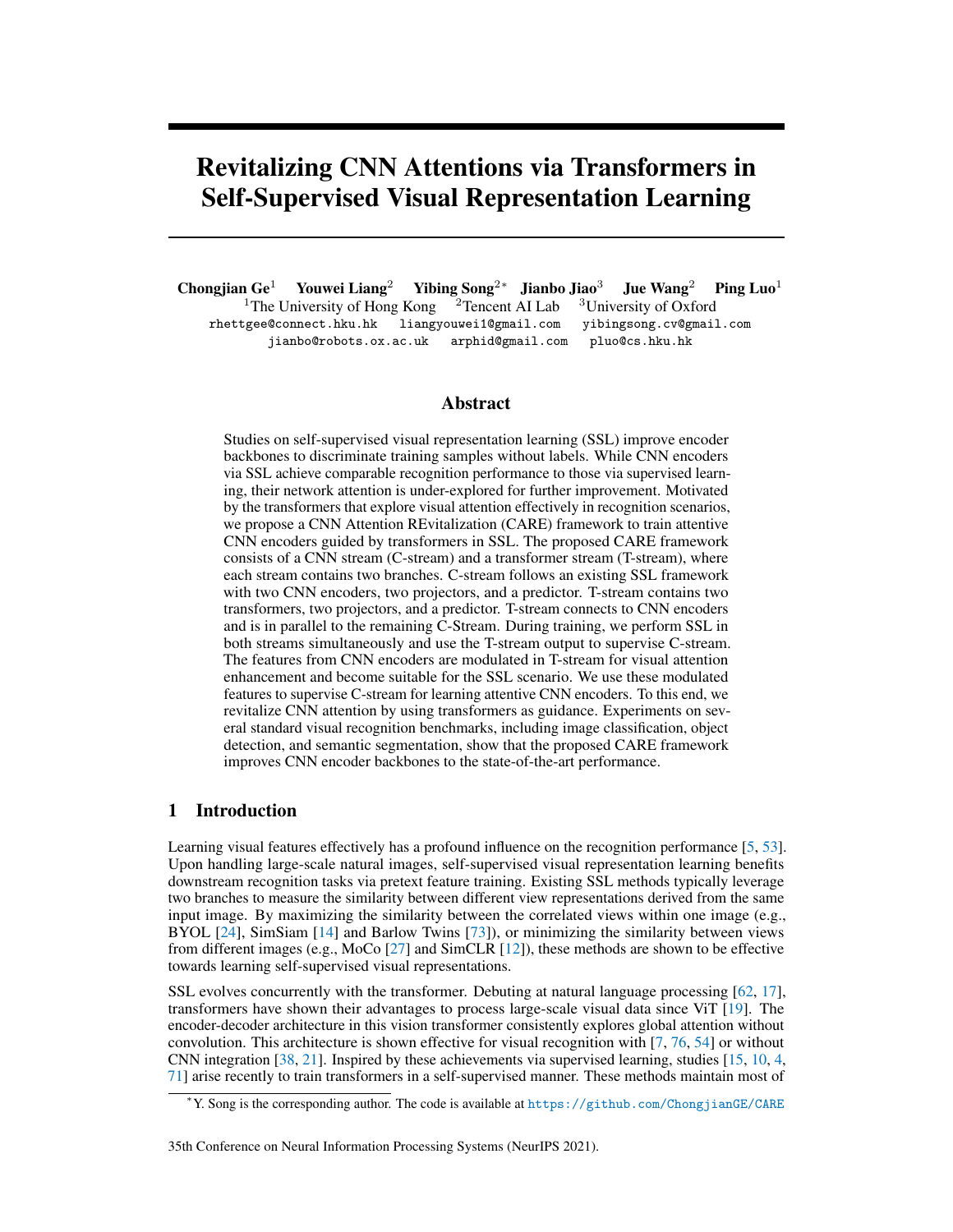- <span id="page-12-10"></span>[40] Tim Meinhardt, Alexander Kirillov, Laura Leal-Taixe, and Christoph Feichtenhofer. Trackformer: Multiobject tracking with transformers. *arXiv preprint arXiv:2101.02702*, 2021.
- <span id="page-12-16"></span>[41] Paulius Micikevicius, Sharan Narang, Jonah Alben, Gregory Diamos, Erich Elsen, David Garcia, Boris Ginsburg, Michael Houston, Oleksii Kuchaiev, Ganesh Venkatesh, et al. Mixed precision training. *arXiv preprint arXiv:1710.03740*, 2017.
- <span id="page-12-6"></span>[42] Ishan Misra and Laurens van der Maaten. Self-supervised learning of pretext-invariant representations. In *IEEE/CVF Conference on Computer Vision and Pattern Recognition*, 2020.
- <span id="page-12-17"></span>[43] Ishan Misra and Laurens van der Maaten. Self-supervised learning of pretext-invariant representations. In *IEEE/CVF Conference on Computer Vision and Pattern Recognition*, 2020.
- <span id="page-12-15"></span>[44] Vinod Nair and Geoffrey E Hinton. Rectified linear units improve restricted boltzmann machines. In *International Conference on Machine Learning*, 2010.
- <span id="page-12-7"></span>[45] Tian Pan, Yibing Song, Tianyu Yang, Wenhao Jiang, and Wei Liu. Videomoco: Contrastive video representation learning with temporally adversarial examples. In *IEEE/CVF Conference on Computer Vision and Pattern Recognition*, 2021.
- <span id="page-12-11"></span>[46] Niki Parmar, Ashish Vaswani, Jakob Uszkoreit, Lukasz Kaiser, Noam Shazeer, Alexander Ku, and Dustin Tran. Image transformer. In *International Conference on Machine Learning*, 2018.
- <span id="page-12-2"></span>[47] Shi Pu, Yibing Song, Chao Ma, Honggang Zhang, and Ming Hsuan Yang. Deep attentive tracking via reciprocative learning. In *Advances in Neural Information Processing Systems*, 2018.
- <span id="page-12-18"></span>[48] Shaoqing Ren, Kaiming He, Ross Girshick, and Jian Sun. Faster r-cnn: Towards real-time object detection with region proposal networks. In *Advances in Neural Information Processing Systems*, 2015.
- <span id="page-12-3"></span>[49] Danilo Jimenez Rezende, Shakir Mohamed, and Daan Wierstra. Stochastic backpropagation and variational inference in deep latent gaussian models. In *International Conference on Machine Learning*, 2014.
- <span id="page-12-14"></span>[50] Olga Russakovsky, Jia Deng, Hao Su, Jonathan Krause, Sanjeev Satheesh, Sean Ma, Zhiheng Huang, Andrej Karpathy, Aditya Khosla, Michael Bernstein, et al. Imagenet large scale visual recognition challenge. *International Journal of Computer Vision*, 2015.
- <span id="page-12-12"></span>[51] Ramprasaath R Selvaraju, Michael Cogswell, Abhishek Das, Ramakrishna Vedantam, Devi Parikh, and Dhruv Batra. Grad-cam: Visual explanations from deep networks via gradient-based localization. In *IEEE/CVF International Conference on Computer Vision*, 2017.
- <span id="page-12-20"></span>[52] Peter Shaw, Jakob Uszkoreit, and Ashish Vaswani. Self-attention with relative position representations. *arXiv preprint arXiv:1803.02155*, 2018.
- <span id="page-12-0"></span>[53] Ya-Fang Shih, Yang-Ming Yeh, Yen-Yu Lin, Ming-Fang Weng, Yi-Chang Lu, and Yung-Yu Chuang. Deep co-occurrence feature learning for visual object recognition. In *IEEE/CVF Conference on Computer Vision and Pattern Recognition*, 2017.
- <span id="page-12-1"></span>[54] Aravind Srinivas, Tsung-Yi Lin, Niki Parmar, Jonathon Shlens, Pieter Abbeel, and Ashish Vaswani. Bottleneck transformers for visual recognition. In *IEEE/CVF International Conference on Computer Vision*, 2021.
- <span id="page-12-19"></span>[55] Aravind Srinivas, Tsung-Yi Lin, Niki Parmar, Jonathon Shlens, Pieter Abbeel, and Ashish Vaswani. Bottleneck transformers for visual recognition. *arXiv preprint arXiv:2101.11605*, 2021.
- <span id="page-12-9"></span>[56] Gabriel Synnaeve, Qiantong Xu, Jacob Kahn, Tatiana Likhomanenko, Edouard Grave, Vineel Pratap, Anuroop Sriram, Vitaliy Liptchinsky, and Ronan Collobert. End-to-end asr: from supervised to semisupervised learning with modern architectures. *arXiv preprint arXiv:1911.08460*, 2019.
- <span id="page-12-8"></span>[57] Igor V Tetko, Pavel Karpov, Ruud Van Deursen, and Guillaume Godin. State-of-the-art augmented nlp transformer models for direct and single-step retrosynthesis. *Nature communications*, 2020.
- <span id="page-12-4"></span>[58] Yonglong Tian, Dilip Krishnan, and Phillip Isola. Contrastive multiview coding. In *European Conference on Computer Vision*, 2020.
- <span id="page-12-13"></span>[59] Yonglong Tian, Chen Sun, Ben Poole, Dilip Krishnan, Cordelia Schmid, and Phillip Isola. What makes for good views for contrastive learning. *arXiv preprint arXiv:2005.10243*, 2020.
- <span id="page-12-5"></span>[60] Yao-Hung Tsai, Martin Ma, Muqian Yang, Han Zhao, Louis-Philippe Morency, and Ruslan Salakhutdinov. Self-supervised representation learning with relative predictive coding. In *International Conference on Learning Representations*, 2021.